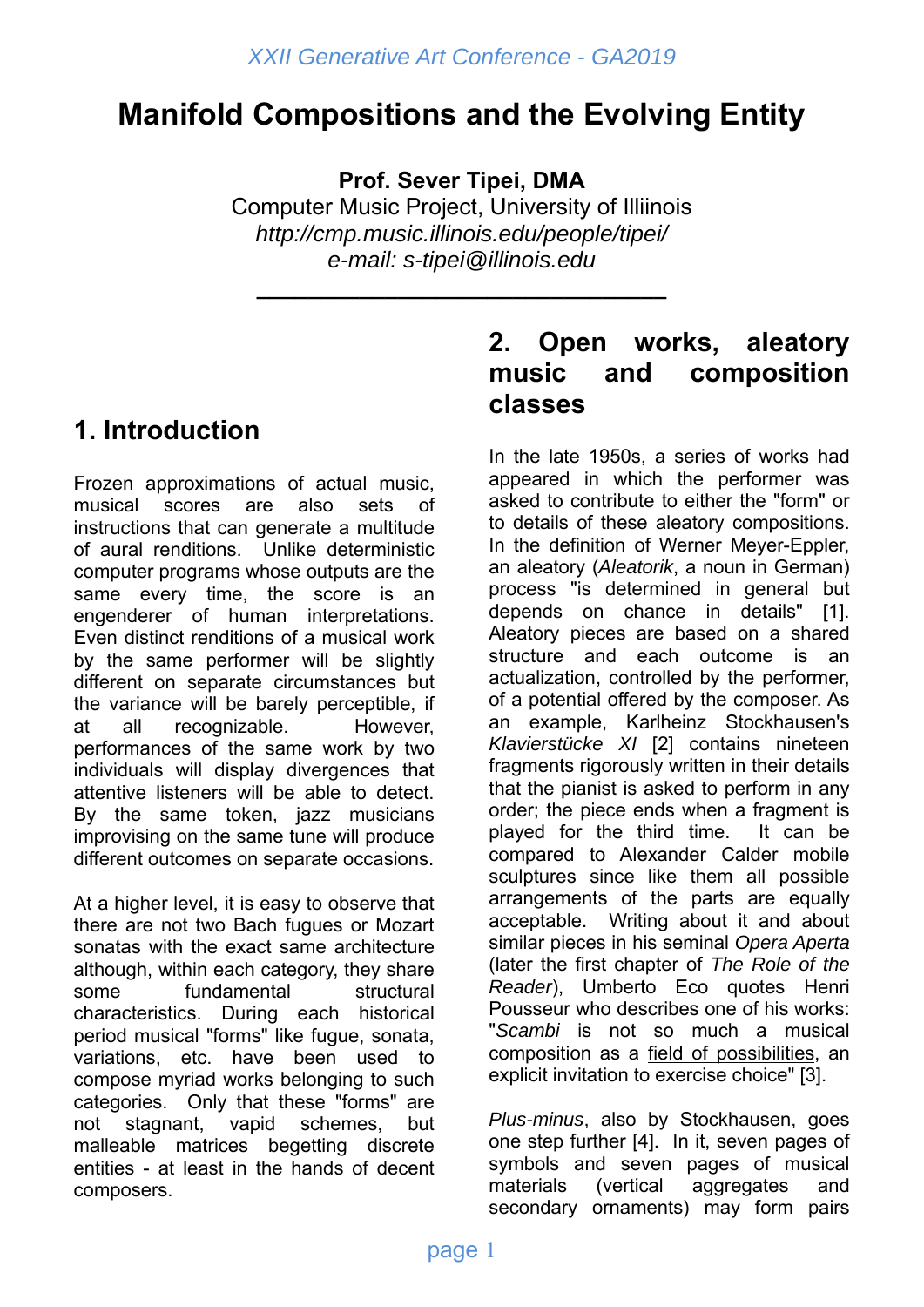containing one page from each category. Neither the number of performers nor the instrumentation are specified and not all the pages have to be used. The work is a process during which materials are accumulated or depleted and when their numbers become negative, non-pitched events are introduced. *Plus-minus* is an elaborate and strict structure leading to a unlimited number of possible realizations.

Similar although less stringent or complex processes are spawned by graphic scores, based on drawings or other visual means. text compositions (Textkomposition) or even conceptual music exploits. The appellation c*omposition classes* characterizes all of them: equivalence classes which contain multiple versions realized according to an abstract template. Each of them is a set or a class of congruent virtual incarnations of a meta-musical archetype. A famous literary attempt, Stéphane Mallarmé's *Le <<livre>>* [5], suggests an analogous project.

# **3. Manifold compositions**

A subset of the composition class category, a *manifold composition* comprises all actual and potential variants of a musical work generated by a computer that

- 1. runs a program containing elements of indeterminacy
- 2. reads essentially the same data for each variant

A unlimited number of works belonging to the same equivalence class can be produced in this way. The members of a *manifold composition* are variants of the same piece; they share the same structure, pitch, rhythmic materials, amplitudes, spectra, etc. and are the result of the same process, but differ in the way specific events and diverse sound characteristics are distributed in time. Like faces in a crowd, they all have common basic features but exhibit

particular attributes due to the fact that different seeds for the random number generator result in different outputs. They are somewhat similar to the serigraphs produced by a visual artist, or to Andy Warhol *Campbell's Soup Can* series [6], except that individual members of the manifold could be even more distinct from one another.

Attempts at employing computers to engender families of works are exemplified by three notable early undertakings due to Iannis Xenakis, Gotfried Michael Koenig and Lejaren Hiller. The ST family of pieces composed by Xenakis were generate in early 1960s with his *Free Stochastic Music* program written in FORTRAN and running on an IBM 7090. They include works for string<br>quartet (ST/4), chamber ensembles chamber ensembles (ST/10) and orchestra (ST/48). Koening's *Segmente*, for small chamber ensembles were composed using his *Project 1* and *2* algorithmic composition programs in between 1960s and 1980s along with other pieces. *Algorithms I* through *III* for larger ensembles and electronics, were written by Hiller in late 1960s with the MUSICOMP program using SCATRE and FORTRAN languages.

In the first two examples above, only one composition program was used to generate fragments of music (later rearranged in the case of the ST series) but the input data was modified from piece to piece. Hiller employed two separate programs, one for the assistedcomposition part and another one, written by Gary Grossman, for sound synthesis; the code was modified to deliver separate "versions" of each movement. By contrast, in the production of manifolds, composition and synthesis are combined in a uninterrupted operation, the input does not change from variant to variant and each version is generated in its entirety, without interruptions.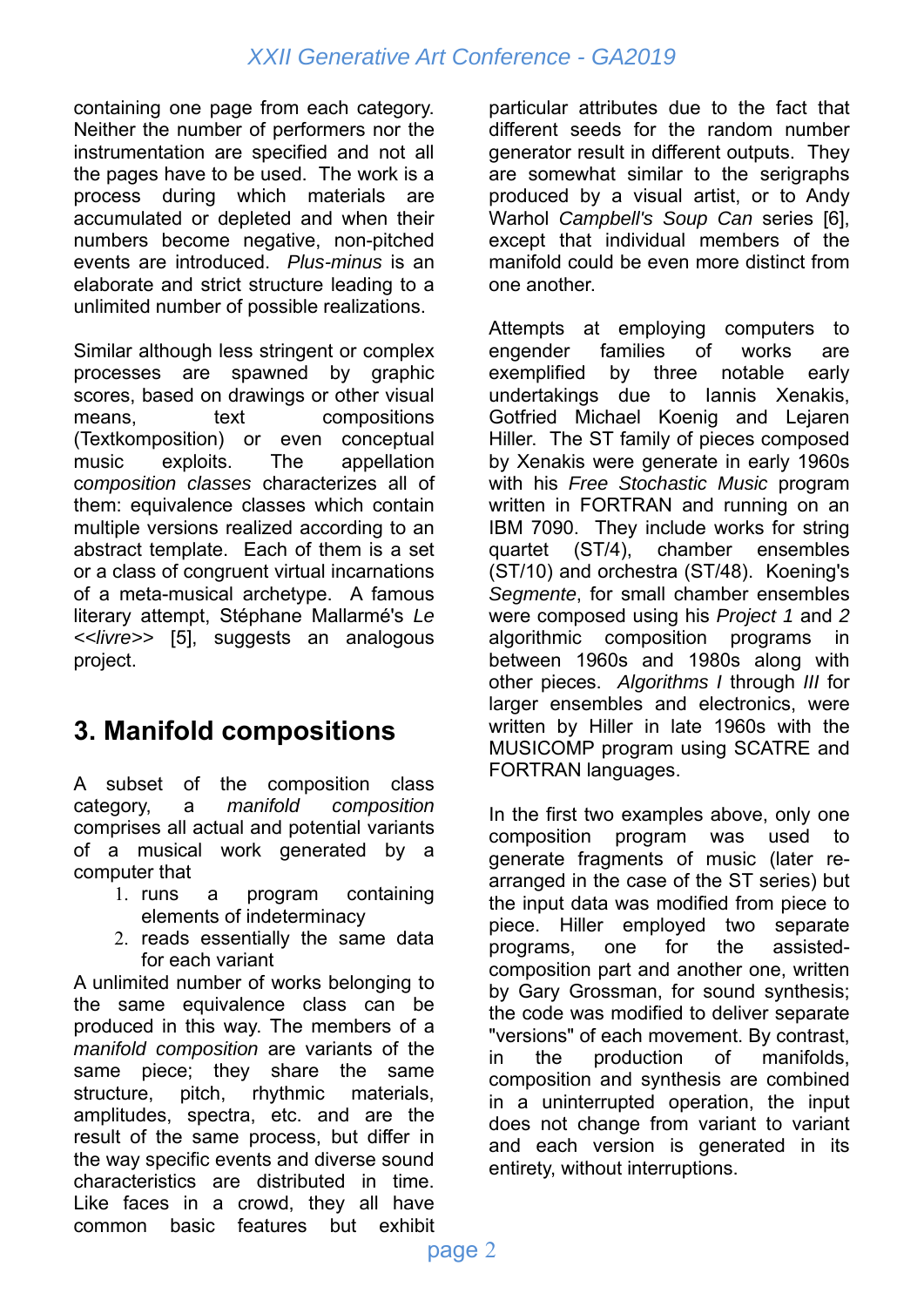As previously mentioned, when elements of indeterminacy are included, random number generator seed changes results in new pieces. An persuasive situation ensues if some sections of the work are fixed, designed to remain unchanged while others are modified. In the following example, the A.N.L.-folds, a short manifold composition, three out of a total of eight sections remain basically the same in all versions: a beginning chord, its retrograde at the end, and a short jingle, the fourth section, in the middle. They are the unchanged pillars that anchor the other sections. The fifth section, a grainy sound mass type of texture, preserves its character every time but individual attacks and pitches are always different although this is difficult to recognize in the thick texture. The remaining sections, 2-3 and 6-7, emphasize, respectively, tremolo/vibrato and transients of frequency/amplitude. The density of the 2-3 group is lower than the density of the 6-7 group. They can switch places as far as their content goes but the density remains attached to the section number. The overall density of the piece may also vary between 200 and over 500 sounds.

| $\ $<br>$\overline{C}$ | m              | m            | $\mathbf C$  | $\boldsymbol{G}$ | m            | m              |             |
|------------------------|----------------|--------------|--------------|------------------|--------------|----------------|-------------|
| $\bf H$                | $\overline{O}$ | $\mathbf{o}$ | $\bf H$      | $\boldsymbol{R}$ | $\mathbf 0$  | $\overline{O}$ | $\mathbf C$ |
| $\mathbf 0$            | $\mathbf b$    | $\mathbf b$  | I            | $\boldsymbol{A}$ | $\mathbf b$  | b              | $\bf H$     |
| $\bf R$                | $\mathbf{i}$   | $\mathbf{i}$ | $\mathbf{M}$ | $\boldsymbol{I}$ | $\mathbf{i}$ | $\mathbf{i}$   | $\mathbf 0$ |
| D                      | 1              | 1            | $\bf{E}$     | $\boldsymbol{N}$ | 1            | 1              | $\bf R$     |
|                        | e              | e            |              | Y                | e            | e              | D           |
| $\mathbf{1}$           | $\overline{2}$ | 3            | 4            | 5                | 6            | 7              | 8           |

table 1 A.N.L.-sections

#### figure 1. A.N.L.-folds variant



figure 2. Another A.N.L.-folds variant



Even in the case of the fixed sections (1, 4, and 8), minute details of each sound's makeup are bound to fluctuate with every rendering due to the indeterminacy present at all levels of both composition and sound synthesis. In spite of such differences, the outcomes are easily recognized as the **same piece** due to the permanence of the unchanging sections and to the general architecture of the work.

*Manifold compositions* represent an idiomatic way of using computers in music composition by mass producing unique versions of an archetype. It is stipulated that a version should not be performed in public more than once, thus stressing the ephemeral quality of any musical activity and preventing it to become a commodity.

## **4. DISSCO**

A tool for generating manifolds, DISSCO, Digital Instrument for Composition and Sound Synthesis, represents a unified, seamless approach to composition and sound design. Written in C++, it consists of three main modules: CMOD, the composition module, LASS, a library for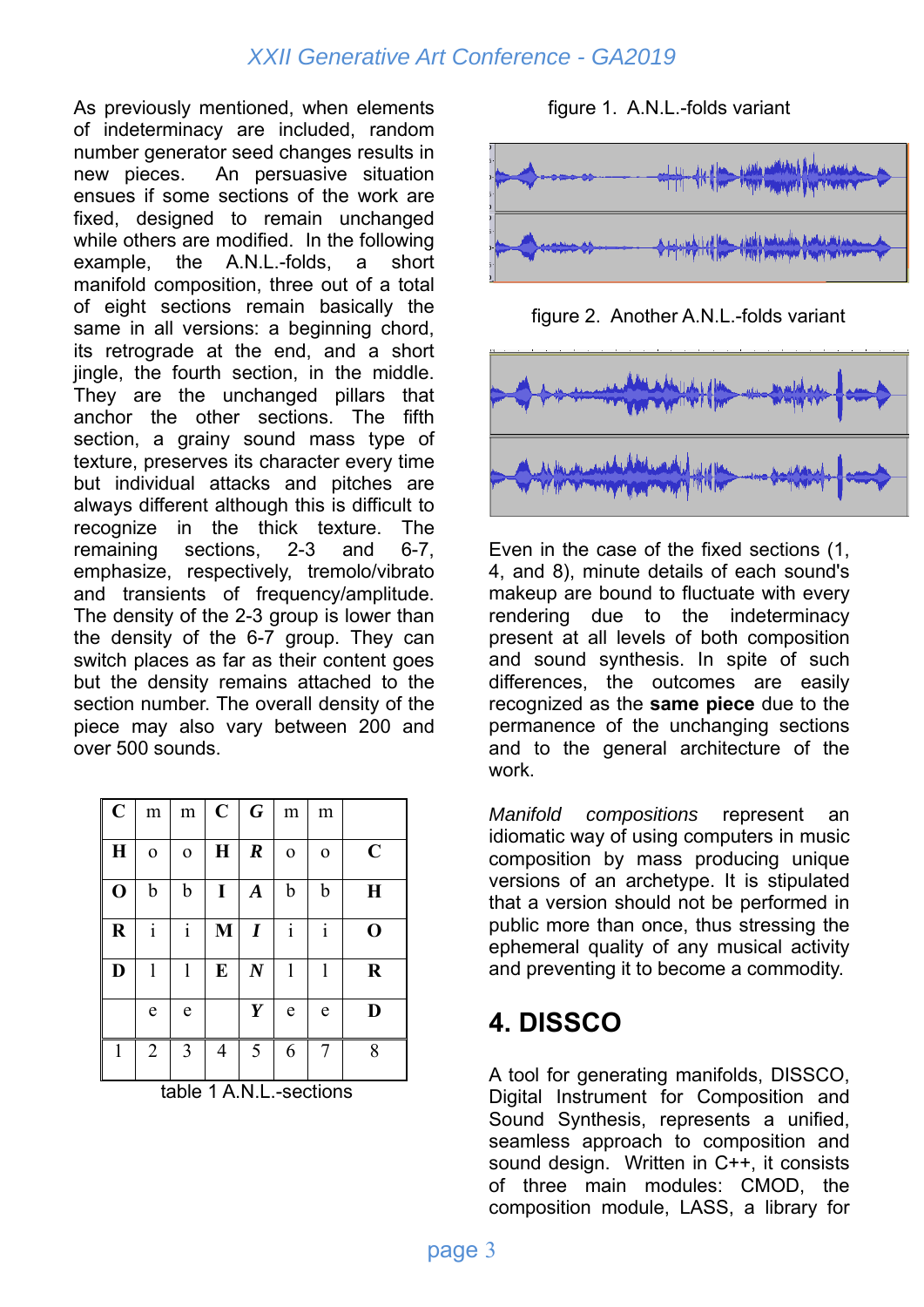additive sound synthesis and a graphic



user interface, LASSIE.

#### figure 3. DISSCO structure as a rooted directed graph. Only one intermediate level is shown.

CMOD events form a rooted directed graph, a tree structure, with the TOP event the entire piece, HIGH, MEDIUM and LOW events intermediate sections and subsections while individual sounds are built in the BOTTOM type sections. Like Russian dolls, each type may contain events of less structural importance. Parent-child relationships pervade this arrangement and all events have a start time, duration and type while the more complex BOTTOM events also assign frequency, loudness, AM, FM, transients, placement in space and reverberation to individual sounds.

A central premise in DISSCO is that the same kind of operations can be applied at different time scales from the entire piece, its sections and sounds, down to modifiers of frequency and amplitude (FM, AM) and to frequency itself. Such a hierarchy is based on "time intervals" of decreasing "magnitude", to paraphrase Stockhausen [7].

The UTILITIES class provides access to both deterministic and random procedures. First category contains ways to select precisely defined elements according to various choosing procedures,

patterns or sieves. Sieves are logical filters, first introduced by Xenakis, that use modulo and Boolean operations to select items from a ordered continuum and serve to construct pitch scales or rhythmic templates. The second category includes random or stochastic distributions and Markov chains.

Like the programs of Hiller, Xenakis and Koenig, DISSCO is a comprehensive or autonomous software, that does not require or allow the intervention of the user once the computations have started. It delivers a final product which does not necessitates further adjustments. It is a "black box" meaning that it reads in the data provided by the user and outputs a finished object, the piece, in a uninterrupted process. This is necessary in order to preserve the integrity of the operation - modifying the results or intervening during the computations would amount to the alteration of the data or of the logic embedded in the software, i.e. a falsification of the experiment. It produces manifolds whose variants are equally valid: similar to the case of aleatory compositions or to Mallarmé's project, there is no room for prejudicial opinions. The result might be surprising but, if the logic and the code are correct, it has to be accepted. Or, as Herbert Brün once said about being surprised by the outcome: *"*I didn't learn how to like my new piece yet*".*  The difference between preferring "those events to happen that one wants to hear" vs. choosing "to hear those events one wishes would happen" [8] characterizes an experimental attitude which has aesthetic and political consequences - DISSCO along with the manifold undertaking share it.

# **5. Evolving Entity**

Evolving Entity is an ongoing project that builds on the manifold concept and uses DISSCO. After a variant of the piece is produced, if the computations continue for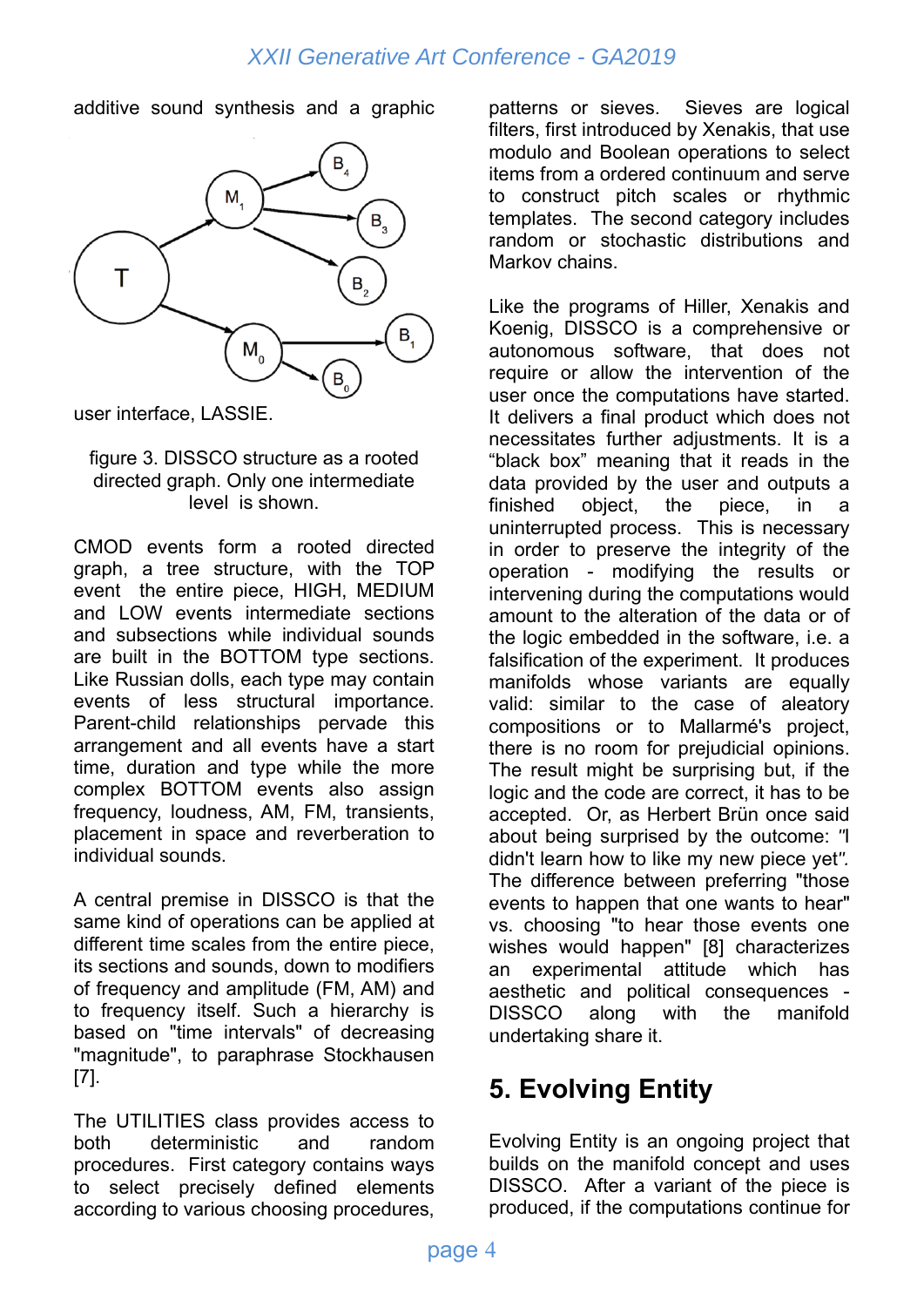an arbitrary length of time without interrupting the initial sequence of random numbers, a time ordered array of equivalent but distinct pieces is created. The unbroken string of random numbers insures the enduring identity of an Entity which changes in time. Every so often the user may take samples to see and hear what the Entity (the piece) looks and sounds at a given moment.

Another possibility is to play back continuously the results and create an installation: akin to a fountain, it would have a stable configuration, always the same, but would exhibit new details every time. Depending on its complexity and on the length of time during which it would be displayed, a high performance computer might be needed to generate the music in real time.

The transformations taking place during iterations can be evaluated and controlled and the main tool used to insure that this is done as objectively as possible is Information Theory. *Shannon entropy* or the amount of **Information** in a discrete random variable is

$$
H = -\sum p_i * log_2 p_i
$$
  
for i = 1 to n  
and  
(1)  

$$
H_{max} = log_2(n)
$$
  
for equiprobable cases

(1)

The relative information,  $H_i$  /  $H_{\text{max}}$ corresponds to **Originality** in a piece of music and its counterpart, **Redundancy**, 1 - H<sub>i</sub> /H<sub>max</sub> is associated with banality. Other pairs such as periodic/aperiodic, informative/intelligible, unforeseeabble/foreseeable illustrate similar dichotomies [9].

In DISSCO, computations may involve up to two dozen sound parameters (degrees of freedom) whose values can be selected through random functions. It also supports the use of nested functions i.e. function

parameters can be functions themselves. Calculating the entropy/information at each point where a random choice is available proves to be quite involved and Mote Carlo methods are used to estimate the probability distributions.

Evaluating Entity's metamorphosis during iterations also includes the Aesthetic Measure devised by George Birkhoff in the 1930s, another objective way to describe the experience [10].

 M = Order / Complexity (2)

While his theory was primarily notional, other mathematical interpretations of that idea have been proposed over the past few decades. For example, Bense propounded that the ideal aesthetic measure was the ratio between redundancy and information [11] while Machado and Cardoso claimed that it was a function of the ratio between Piece Complexity and Processing Complexity [12]. Although such algorithms were designed to be applied to visual art, similar designs can be applied to a computer music system as well. For this project, Order is interpreted as a ratio between the relative information delivered or the Originality of the message and its Redundancy while Complexity is defined as the number of possible choices (information entropy) together with the weighted number of methods used (hierarchical complexity).

 Hi / Hm / (1 - Hi / Hm) \* 1/*n* elements +  $h_c$ (3)

Another way of describing the project is to consider a musical work as a Complex Dynamic System akin in many ways to the Morphogenetic approach of Aurel Stroe [13]. Even uncomplicated compositions contain multiple competing or collaborating elements - pitch, rhythm, timbre, etc. - hence, a complex system. Morphogenetic music is a music in search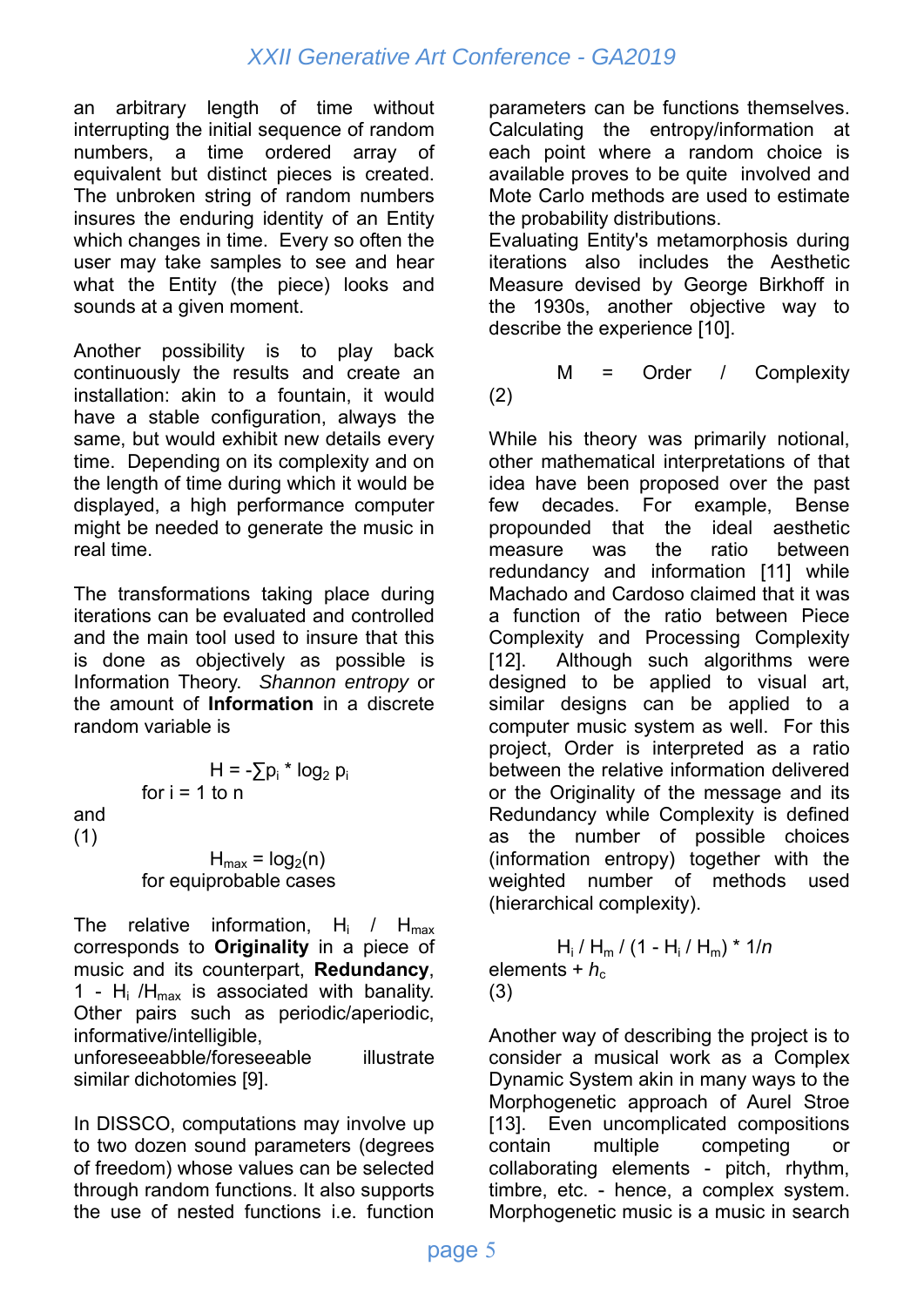of self-identity and Stroe uses the Catastrophe Theory developed by René Thom [14] to produce a music where processes and materials that are incommensurable coexist. It is a music seeking its own form.

DISSCO uses an Evolutionary Algorithm to model the human composition workflow, with the Aesthetic Measure acting as the fitness function. It deals with a piece of music in a state of flux, which changes its structure and sound attributes in order to maintain or approach a parameterized destination. When these changes are driven using Information Theory and Birkhoff's concepts, this model closely resembles the Create-Analyze-Modify workflow cycle of human music composition.

Controlling the evolution of the Entitypiece could also be tied to the fundamental architecture of the work, to its number of vertices and edges. In that case, the complete directed graph is established before the computations start but only a restricted number of vertices and their connected edges are used in the beginning Then, their number is gradually increased allowing the Entity to grow to maturity. This is followed by a reversal: the tree is "pruned" and let die thus simulating the existence of a living thing. The full, mature tree is constantly in the background, a sort of DNA of the composition, not always fully actualized. It determines the evolution of this Artificial Life-like Entity which is directed through the use of Information Theory and of the Aesthtic Measure.

It would seem that both by predetermining a value (constant or fluctuating) for Birkhoff's Measure, by foreordaining the growth and decay of the rooted graph tree and by continually evaluating the adherence to these objectives as they are reflected in the smallest details, a goal oriented course of action is set in motion. However, the process maybe derailed at any moment due to the randomness present at every step and controlling it means to maintain a precarious equilibrium between competing tendencies, a volatile, temporary balance and NOT a search for a stable, optimal solution. Like Sisyphus pushing a rock uphill only to have it fall down again and again, the Evolving Entity's renewal is an incessant struggle.

## **6. Conclusion: a world view**

The Evolving Entity composition model is closer to the way humans actually compose: continuously refining the output through trial and error. It also reflects the natural world by creating the equivalent of a living organism which grows, develops, and transforms itself over time fulfilling thus the goal expressed by John Cage: " to imitate nature in its mode of operation". In the process, the role of the composer is changed from artisan - making distinctive objects in small quantities - to that of a *Demiourgos* who creates from scratch multiple Artificial Life-like Entities over which, however, it does not have immediate control.

These Entities belong to a world in which probability plays a major role but also a world anchored in deep and stable structures. The hierarchical tree architecture of DISSCO provides a solid template which spawns successive actualization. Together with the use of deterministic tools such as sieves and patterns, it constitute a base for accidental happenings which are governed at the detail level by probability functions. Yet, such random occurrences may exist only within the confines of the larger structure which is driven by causality. The parallel world of Evolving Entities becomes a partial reflection of the real world as it is described by science: ruled by indeterminacy at the particle level while large bodies obey the laws of classical mechanics. In the same way that chance